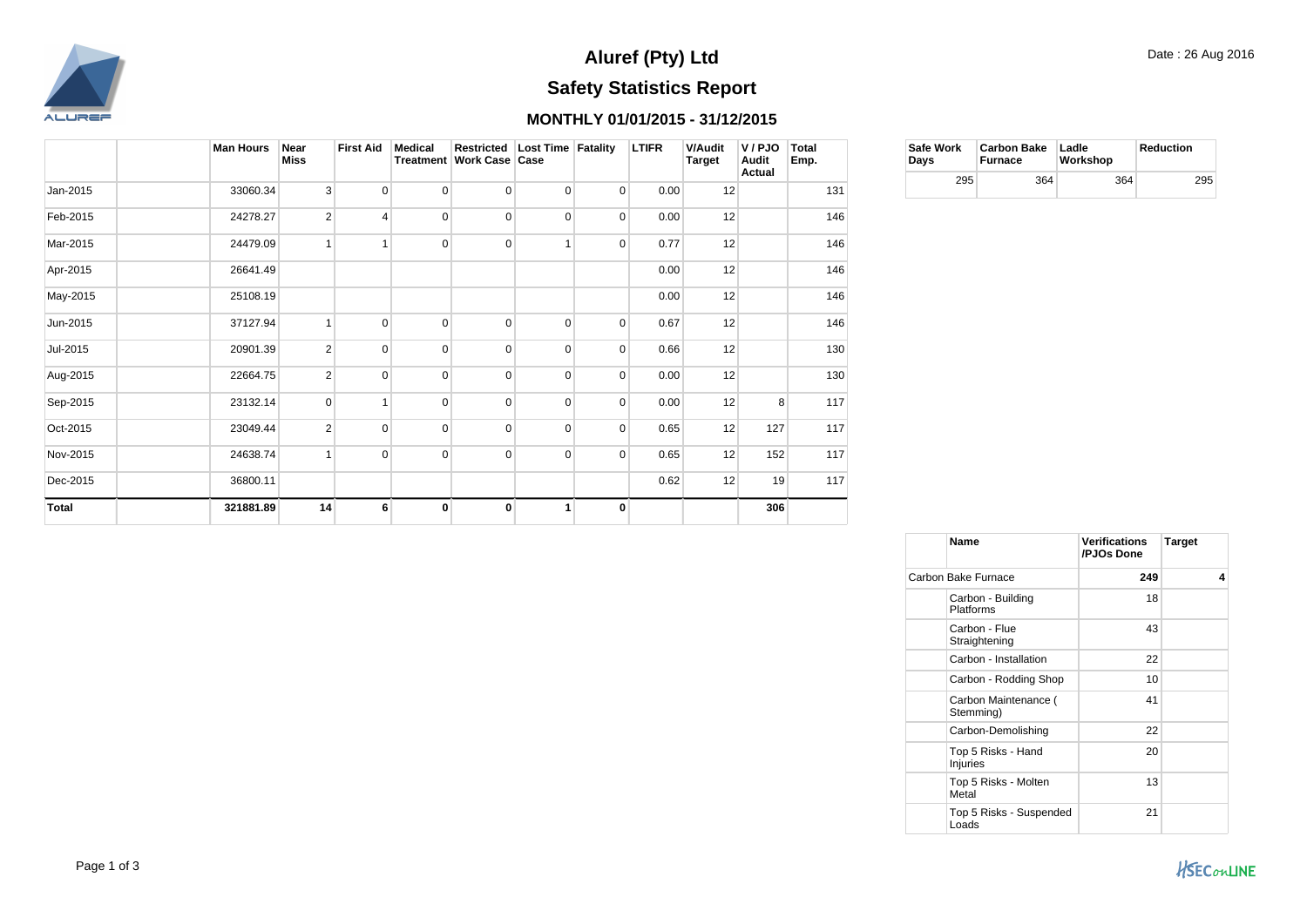

## **Safety Statistics Report Aluref (Pty) Ltd**

**MONTHLY 01/01/2015 - 31/12/2015**



|           | Top 5 Risks - Vehicle<br>Man Interaction               | 18             |   |
|-----------|--------------------------------------------------------|----------------|---|
|           | Top 5 Risks - Working at<br>Heights                    | 21             |   |
|           | Ladle Workshop                                         | 21             | 4 |
|           | LWS - Break Out Bath<br>Ladle                          | 1              |   |
|           | <b>LWS - Break Out Metal</b><br>Ladle                  | 1              |   |
|           | LWS - Break Out Tilter<br>Launder                      | $\overline{2}$ |   |
|           | <b>LWS - Cast Castings</b>                             | 2              |   |
|           | LWS - Cast Foot Joints                                 | 1              |   |
|           | LWS - Clean Tilter<br>Launder                          | 1              |   |
|           | LWS - Jack Hammer Bath<br>Ladle                        | 1              |   |
|           | LWS - Jack Hammer<br><b>Metal Ladle</b>                | 1              |   |
|           | LWS - Reline Bath Ladle                                | 1              |   |
|           | <b>LWS - Reline Metal Ladle</b>                        | 3              |   |
|           | LWS - Reline Tilter<br>Launders                        | 1              |   |
|           | Top 5 Risks - Hand<br><b>Injuries</b>                  | 1              |   |
|           | Top 5 Risks - Molten<br>Metal                          | 1              |   |
|           | Top 5 Risks - Suspended<br>Loads                       | 2              |   |
|           | Top 5 Risks - Vehicle<br>Man Interaction               | 1              |   |
|           | Top 5 Risks - Working at<br>Heights                    | 1              |   |
| Office    |                                                        | 1              | 4 |
|           | Top 5 Risks - Molten<br>Metal                          | 1              |   |
| Reduction |                                                        | 35             | 4 |
|           | <b>Reduction - Bottom Brick</b><br>Work 1-4 +Heads     | 3              |   |
|           | <b>Reduction - Cathode</b><br>Installation & Layer 5-8 | 5              |   |
|           | Reduction - Cathode<br>Sealing                         | 5              |   |